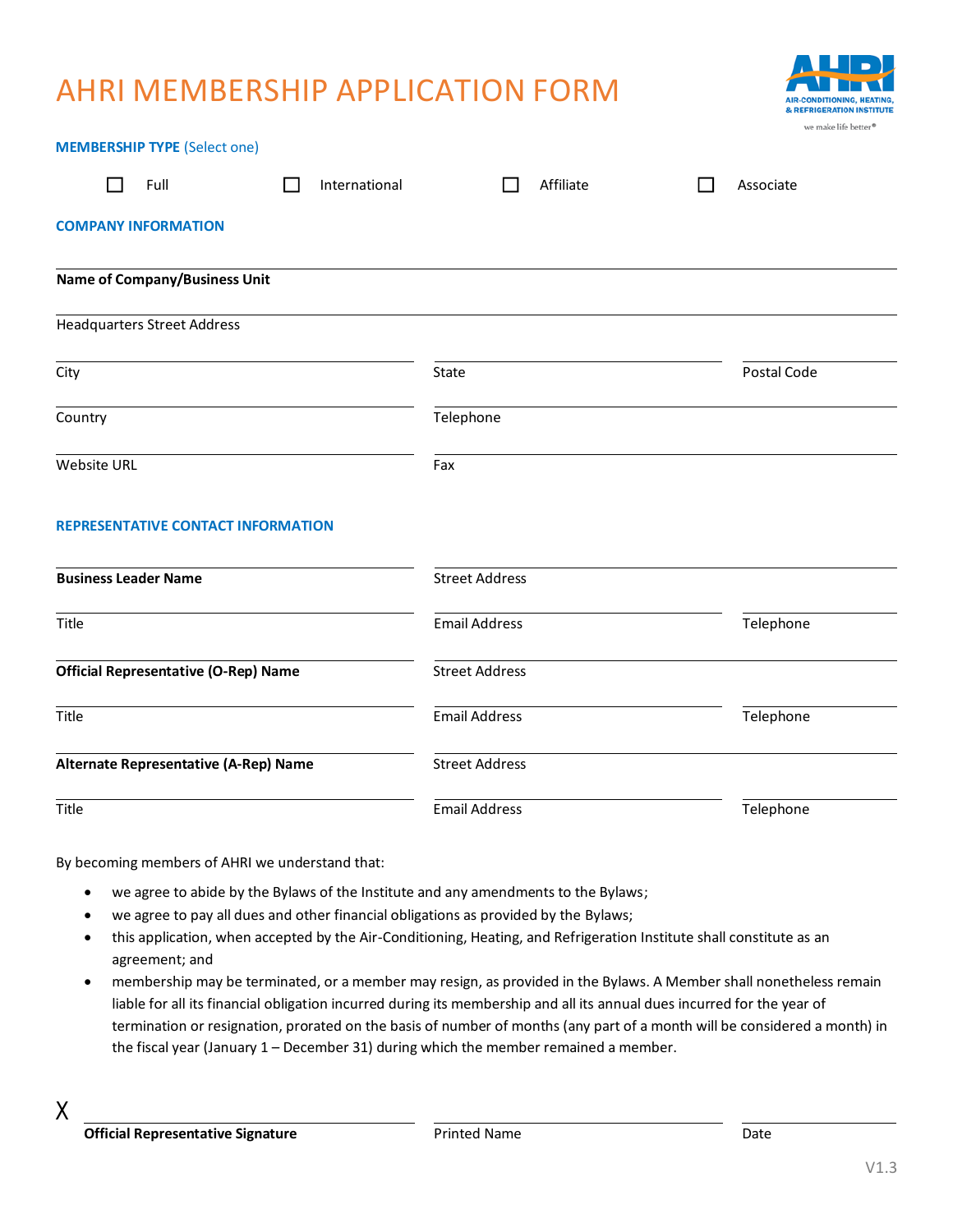## **PRODUCT TYPE IDENTIFICATION**

**AHRI consists of 4 general industry sectors – Applied (A), Heating (H), Refrigeration (R), and Unitary (U). A variety of product types are represented by each of these industry sectors. An AHRI Member belongs to a sector when it manufactures one or more product types represented by that sector.**

For more information on AHRI Industry sectors and product type scopes, please visit [http://www.ahrinet.org/About-Us/AHRI-Industry-](http://www.ahrinet.org/About-Us/AHRI-Industry-Sectors)[Sectors.](http://www.ahrinet.org/About-Us/AHRI-Industry-Sectors)

Please report sales volume (in US Dollars rounded to the nearest thousand) for the most recent time period of July  $1 -$ June 30. The reported sales volume shall include the sale price of goods and FOB Destination shipping charges. Do not include sales allowances, sales discounts, or returns in your reported sales volume. You must provide sales volume information for all AHRI product types you manufacture. *Companies may only join component product types if the component is manufactured for sale to a customer and not just included in your own company's finished product.*

**ALL SALES VOLUME DATA IS KEPT CONFIDENTIAL. Your sales volume is solely used to calculate membership dues and identify product type and sector assignment, for the purpose of establishing voting rights, eligibility for committee involvement, and sector communications.**

| <b>SECTOR(S)</b>                            | <b>PRODUCT TYPE</b>                                                           | <b>SALES VOLUME (US\$)</b> | <b>MANUFACTURING LOCATION</b>        |
|---------------------------------------------|-------------------------------------------------------------------------------|----------------------------|--------------------------------------|
|                                             |                                                                               |                            | <b>CITY, STATE/PROVINCE, COUNTRY</b> |
| A H R U                                     | Air Filtration and UV Light Treatment                                         |                            |                                      |
| $\wedge \ \ \vdash \ \ \mathsf{R} \ \ \cup$ | Air-Cooled & Evaporative Condensers*                                          |                            |                                      |
| A H R U                                     | Air-Cooled Water-Chilling Chillers                                            |                            |                                      |
| A H R U                                     | Air-Heating & Air-Cooling Coils                                               |                            |                                      |
| A H R U                                     | Air-to-Air Energy Recovery Ventilation<br>Components                          |                            |                                      |
| A H R U                                     | Air-to-Air Energy Recovery Ventilation<br>Packagers                           |                            |                                      |
| $\wedge \ \ \vdash \ \ \mathsf{R} \ \ \cup$ | Automatic Commercial Ice Makers &<br>Ice Storage Bins                         |                            |                                      |
| AHRU                                        | Blowers, Fans, and Motors                                                     |                            |                                      |
| AHRU                                        | <b>Boilers</b>                                                                |                            |                                      |
| AHRU                                        | <b>Burners</b>                                                                |                            |                                      |
| A H R U                                     | <b>Central Station Air-Handling Units</b>                                     |                            |                                      |
| $A \mid R \cup$                             | <b>Chemicals and Refrigerant Reclaimers</b>                                   |                            |                                      |
| A H R U                                     | <b>Chilled Beams</b>                                                          |                            |                                      |
| AHRU                                        | Commercial and Industrial Forced-Air<br>Heating                               |                            |                                      |
| $A \vdash R U$                              | Compressors                                                                   |                            |                                      |
| $A$ H R U                                   | Condensing Units*                                                             |                            |                                      |
| A H R U                                     | Controls (Air Conditioning and<br>Refrigeration Electronic Controls)<br>(ACR) |                            |                                      |
| A H R U                                     | Controls (Flow and Contaminant<br>Control Products) (FCCP)                    |                            |                                      |
| AHRU                                        | Controls (Gas)                                                                |                            |                                      |
| A H R U                                     | Datacom Cooling                                                               |                            |                                      |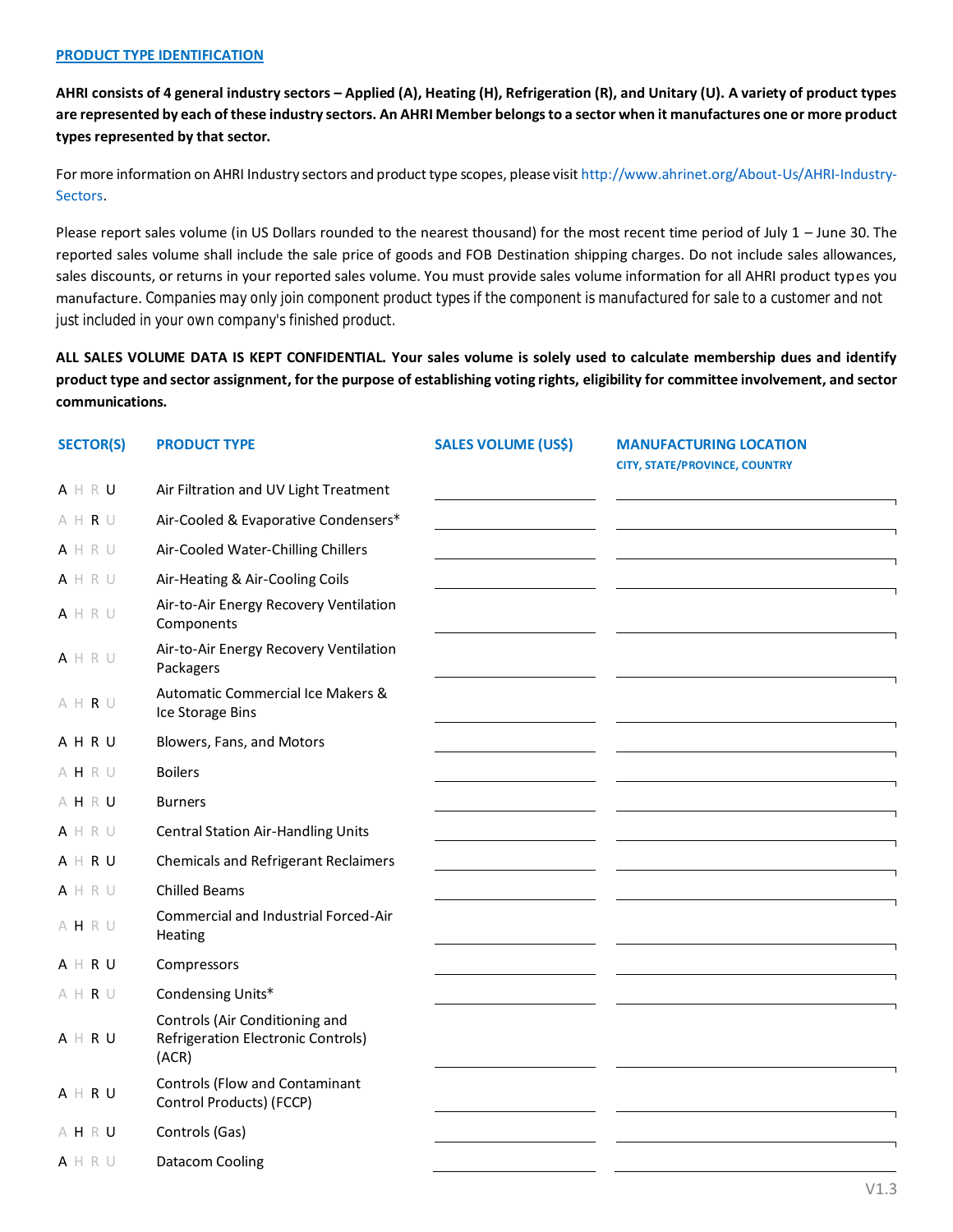| A H R U                                     | Dehumidifiers                                                                     |                                                                             |
|---------------------------------------------|-----------------------------------------------------------------------------------|-----------------------------------------------------------------------------|
| AHRU                                        | <b>Direct Heating</b>                                                             |                                                                             |
| AHRU                                        | Ductless Equipment (VRF)                                                          |                                                                             |
| A H R U                                     | Fan Powered Chilled Water Terminals                                               |                                                                             |
| AHRU                                        | Flexible Metallic Gas Piping Systems<br>(FMGPS)                                   |                                                                             |
| AHRU                                        | <b>Furnaces</b>                                                                   |                                                                             |
| AHRU                                        | Gas Detection and Analysis                                                        |                                                                             |
| AHRU                                        | Geothermal & Water-Source Heat<br>Pumps                                           |                                                                             |
| AHRU                                        | Heat Pump Pool and Spa Heaters                                                    |                                                                             |
| $A \H B \R U$                               | Humidifiers                                                                       |                                                                             |
| AHRU                                        | <b>Hydronic Components</b>                                                        |                                                                             |
| AHRU                                        | <b>Indirect Water Heaters</b>                                                     |                                                                             |
| $A$ H R U                                   | <b>Industrial Unit Coolers</b>                                                    |                                                                             |
| AHRU                                        | <b>Infrared Heaters</b>                                                           |                                                                             |
| A H R U                                     | Liquid to Liquid Brazed and Fusion<br><b>Bonded Heat Exchangers</b>               |                                                                             |
| A H R U                                     | Liquid to Liquid Heat Exchangers                                                  |                                                                             |
| $A$ H R U                                   | Liquid to Refrigerants Heat Exchangers<br>and Liquid Receivers                    |                                                                             |
| AHRU                                        | Packaged Terminal Air-<br><b>Conditioners/Heat Pumps</b>                          |                                                                             |
| AHRU                                        | <b>Radiation Products</b>                                                         |                                                                             |
| A H R U                                     | <b>Refrigeration Racks</b>                                                        |                                                                             |
| A H R U                                     | Room Fan-Coils                                                                    |                                                                             |
| $A$ H R U                                   | Self-Contained/Remote Commercial<br>Display Merchandisers and Storage<br>Cabinets |                                                                             |
| A H R U                                     | Single Package Vertical Units                                                     |                                                                             |
| A H R U                                     | Thermal Storage Equipment                                                         |                                                                             |
| $\wedge \ \ \vdash \ \ \mathsf{R} \ \ \cup$ | <b>Transport Refrigeration</b>                                                    |                                                                             |
| A H R U                                     | <b>Unit Ventilators</b>                                                           |                                                                             |
| AHRU                                        | Unitary Large Equipment                                                           |                                                                             |
| AHRU                                        | <b>Unitary Small Equipment</b>                                                    |                                                                             |
| A H R U                                     | Variable Air Volume Terminals                                                     |                                                                             |
| A H R U                                     | Variable Frequency Drives                                                         |                                                                             |
| AHRU                                        | Vent-Free Gas Products                                                            |                                                                             |
| AHRU                                        | <b>Venting Products</b>                                                           |                                                                             |
| $A$ H R U                                   | Walk-in Coolers/Freezers (WICF)                                                   | Please report sales volume in the applicable * WICF related product type(s) |
| $\wedge \ \vdash \ \mathsf{R} \ \cup$       | WICF - Commercial Unit Coolers*                                                   |                                                                             |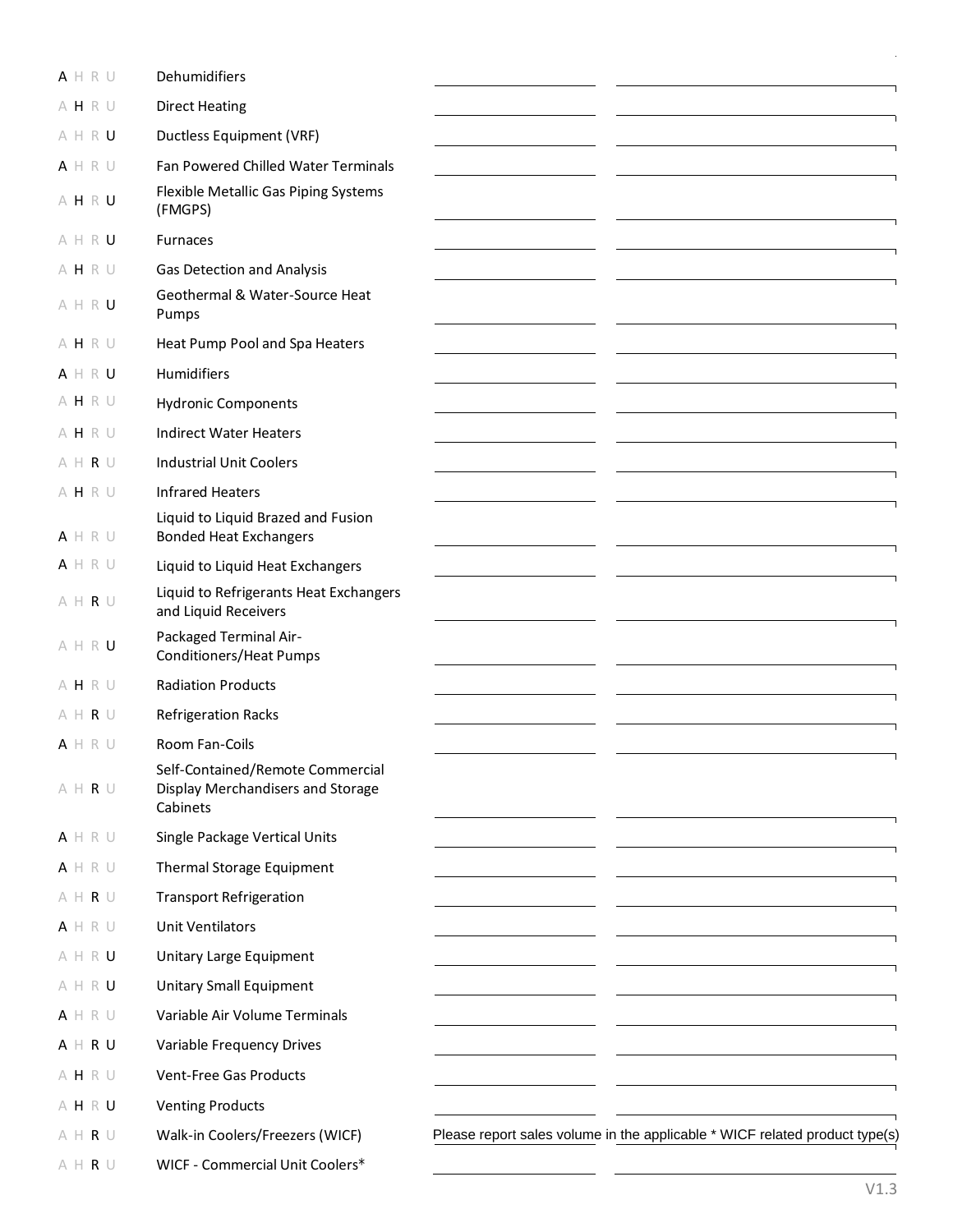| AHRU    | WICF - Panels and Doors*                                           |  |
|---------|--------------------------------------------------------------------|--|
| AHRU    | WICF - Single-packaged Refrigeration<br>Systems*                   |  |
| AHRU    | <b>Water Heaters</b>                                               |  |
| A H R U | Water-Cooled Water-Chilling or Heat<br>Pump Water-Heating Chillers |  |
| AHRU    | Wine Cellar Cooling                                                |  |
| AHRU    | Zone Controls                                                      |  |

## **SECTOR CONTACT INFORMATION**

**Please assign a Sector Representative (SectorRep) for each AHRI industry sector that your product(s) fall within. Refer to the list above to identify which AHRI industry sector(s) correspond to your product(s).** 

| <b>SectorRep-Applied Name</b>       | <b>Street Address</b> |           |
|-------------------------------------|-----------------------|-----------|
| <b>Title</b>                        | <b>Email Address</b>  | Telephone |
| <b>SectorRep-Heating Name</b>       | <b>Street Address</b> |           |
| Title                               | <b>Email Address</b>  | Telephone |
| <b>SectorRep-Refrigeration Name</b> | <b>Street Address</b> |           |
| Title                               | <b>Email Address</b>  | Telephone |
| <b>SectorRep-Unitary Name</b>       | <b>Street Address</b> |           |
| Title                               | <b>Email Address</b>  | Telephone |

## **SALES VOLUME REPORTING AND DUES BILLING CONTACT INFORMATION**

**Please assign a Sales Volume Representative (SV-Rep) to manage your company's annual membership sales volume reporting and a Dues Billing Representative (Dues Billing Rep) for membership dues processing.**

| <b>SV-Rep Name</b>           | <b>Street Address</b> |           |
|------------------------------|-----------------------|-----------|
| Title                        | <b>Email Address</b>  | Telephone |
| <b>Dues Billing Rep Name</b> | <b>Street Address</b> |           |
| Title                        | <b>Email Address</b>  | Telephone |